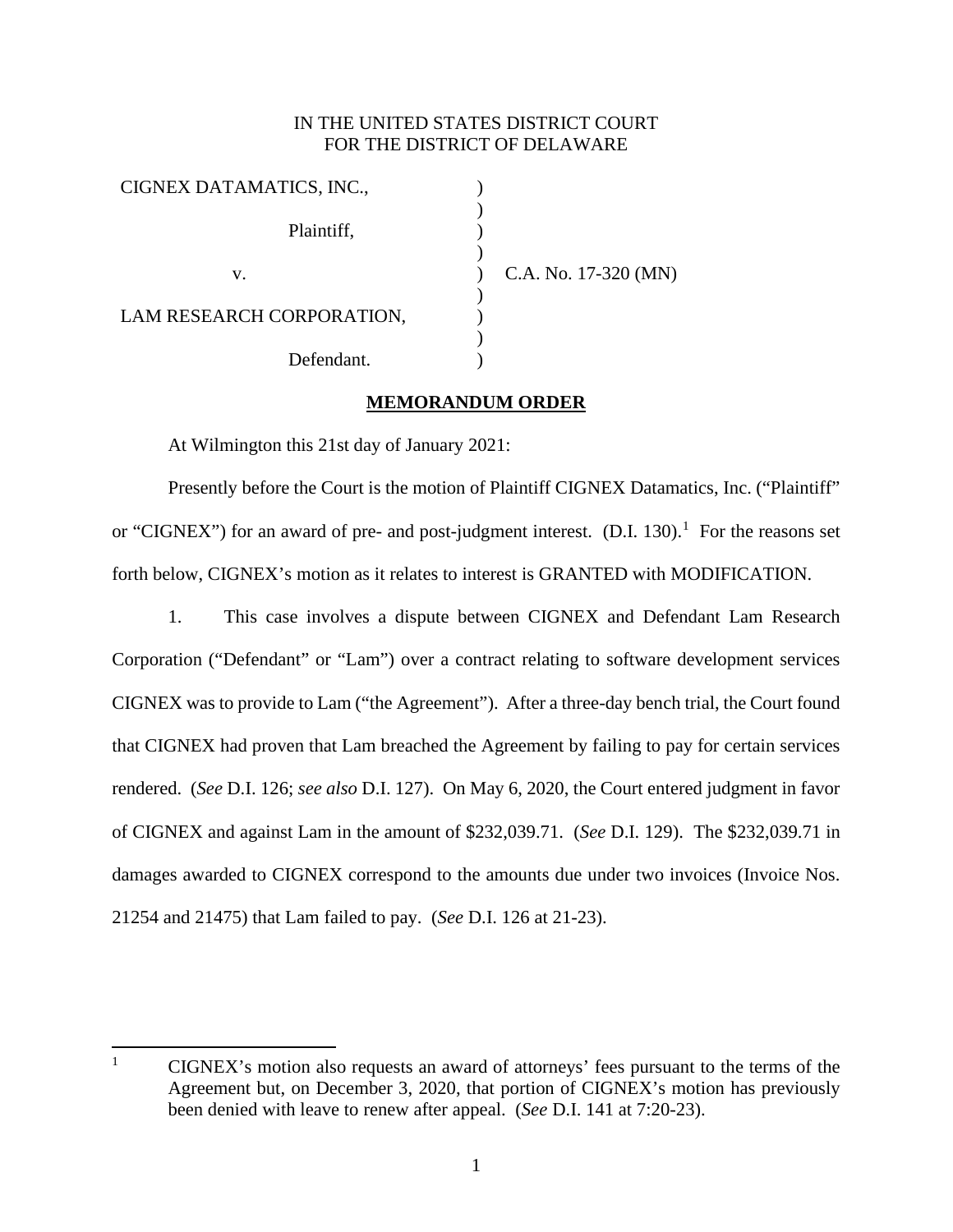## IN THE UNITED STATES DISTRICT COURT FOR THE DISTRICT OF DELAWARE

| CIGNEX DATAMATICS, INC.,  |  |
|---------------------------|--|
| Plaintiff,                |  |
| V.                        |  |
| LAM RESEARCH CORPORATION, |  |
| Defendant.                |  |

C.A. No. 17-320 (MN)

## **AMENDED JUDGMENT**

This 21st day of January 2021, the Court having entered Judgment (D.I. 129) and later having determined that the Judgment shall be amended to include pre- and post-judgment interest (D.I. 144), the Court hereby enters the Amended Judgment as follows:

1. Judgment is entered in favor of Plaintiff CIGNEX Datamatics, Inc. ("CIGNEX") on its claims in the amount of \$232,039.71 and against Defendant Lam Research Corporation ("Lam") on all counterclaims in this action;

2. Judgment is entered in favor of CIGNEX and against Lam for pre-judgment interest in the amount of \$60,564.56, calculated as simple interest based on the rate of 5.75% from September 20, 2015 through May 6, 2020; and

3. Judgment is entered in favor of CIGNEX and against Lam for post-judgment interest on the award of \$292,604.27 (*i.e.*, the damages award inclusive of pre-judgment interest) at the rate of 0.17% compounded annually from the date this Amended Judgment is entered and until the judgment is paid.

Honorable Marvellen Noreika United States District Judge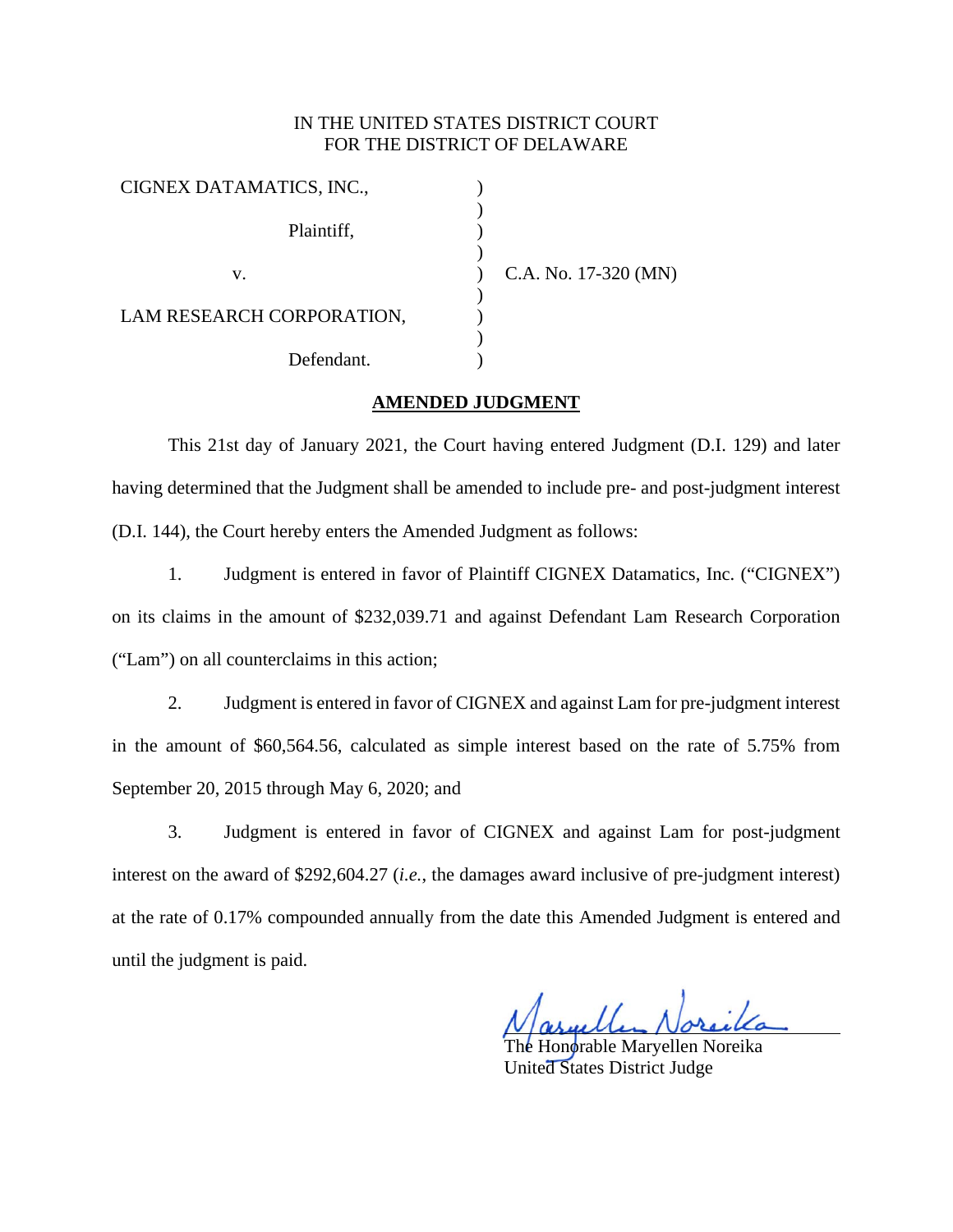2. On May 19, 2020, CIGNEX filed the present motion, seeking an award of attorneys' fees under the parties' Agreement and an award of pre- and post-judgment interest. (*See* D.I. 130 & 131). As related to interest, CIGNEX requests prejudgment interest at the Delaware legal rate compounded quarterly. (D.I. 131 at 17-19). CIGNEX argues that prejudgment interest should accrue from the date that Lam was first in default for failing to pay each of the invoices that gave rise to its liability in this case. (*Id.* at 19). In total, CIGNEX requests \$83,952.37 in prejudgment interest. (*Id.* at 19; *see also* D.I. 131, Ex. A). CIGNEX also requests post-judgment interest at the Delaware legal rate, compounded quarterly, to run from the date judgment was entered until the judgment is satisfied. (D.I. 131 at 19). CIGNEX argues that post-judgment interest should accrue on a sum that includes the prejudgment interest awarded. (*Id.* at 19-20).

3. In its opposition, Lam does not seriously dispute that prejudgment interest should be awarded at the Delaware legal rate. (D.I. 134 at 16). Likewise, Lam does not contest that prejudgment interest should begin when Lam failed to pay the two disputed invoices within the time period provided by the Agreement.<sup>[2](#page-2-0)</sup> Instead, Lam argues that any interest should be simple interest at the Delaware legal rate, not compounded quarterly. (*Id.* at 16-17). Further, Lam argues that the prejudgment interest rate should not fluctuate but instead be a fixed rate calculated at the time Lam's liability arose. (*Id.* at 17-18). Lam also opposes CIGNEX's request for post-judgment interest on prejudgment interest awarded in this case. (D.I. 134 at 18).

<span id="page-2-0"></span><sup>&</sup>lt;sup>2</sup> Lam was found liable for breach of contract based on its failure to pay two invoices, which became due at different times. (*See* D.I. 126 at 19-23). CIGNEX breaks its prejudgment interest analysis into two awards based on Lam's failure to pay each invoice. (*See* D.I. 131, Ex. A). Lam does not take issue with CIGNEX separating the prejudgment interest award in this manner, and the Court finds it appropriate here given that the invoices were for different yet clearly specified amounts.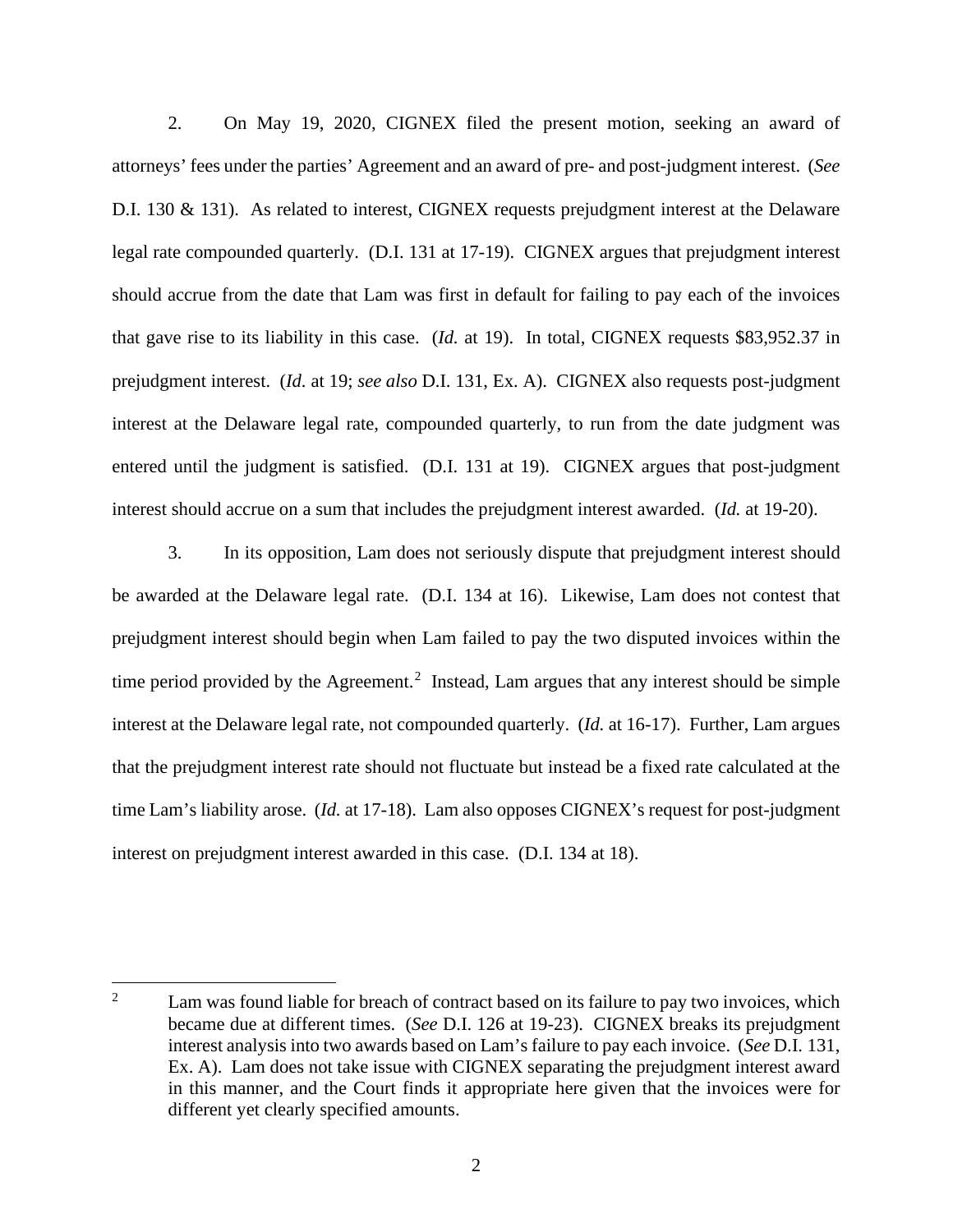4. Turning first to prejudgment interest, the parties and the Court agree that this issue is governed by Delaware law. *See Jarvis v. Johnson*, 668 F.2d 740, 746 (3d Cir. 1982) (holding that that federal courts in diversity cases are to apply state law with respect to prejudgment interest). In Delaware, prejudgment interest is awarded as a matter of right. *See Brandywine Smyrna, Inc. v. Millennium Builders, LLC*, 34 A.3d 482, 486 (Del. 2011); *see also Moskowitz v. Wilmington*, 391 A.2d 209, 210 (Del. 1978). Under Delaware law, "[w]here there is no expressed contract rate, the legal rate of interest shall be 5% over the Federal Reserve discount rate including any surcharge as of the time from which interest is due." 6 DEL. C. ANN. § 2301(a). Here, the Agreement is silent as to the interest rate to be applied, and the parties agree that the Delaware legal rate is the proper starting point of the analysis. The dispute between the parties is two-fold: (1) whether the prejudgment interest awarded at this rate should be simple interest or interest compounded quarterly and (2) whether the interest rate should fluctuate, as CIGNEX proposes, or whether the rate should remain fixed, as Lam proposes.

5. As to whether prejudgment interest should be compounded or simple, the Court will award simple interest. Although the Delaware Supreme Court has explained that Delaware courts have "traditionally disfavored compound interest," it also noted that it is within a court's discretion to award compound interest. *Gotham Partners, L.P. v. Hallwood Realty Partners, L.P.*, 817 A.2d 160, 173 (Del. 2002). Indeed, the Delaware Court of Chancery has at times awarded prejudgment interest at the Delaware legal rate compounded quarterly when necessary to fairly compensate the prevailing party. *See Brandin v. Gottlieb*, No. 14819, 2000 WL 1005954, at \*29 (Del. Ch. July 13, 2000). Thus, if principles of equity support doing so, this Court may award prejudgment interest that is compounded quarterly in this case. The Court nevertheless declines to exercise its discretion to award compounded prejudgment interest.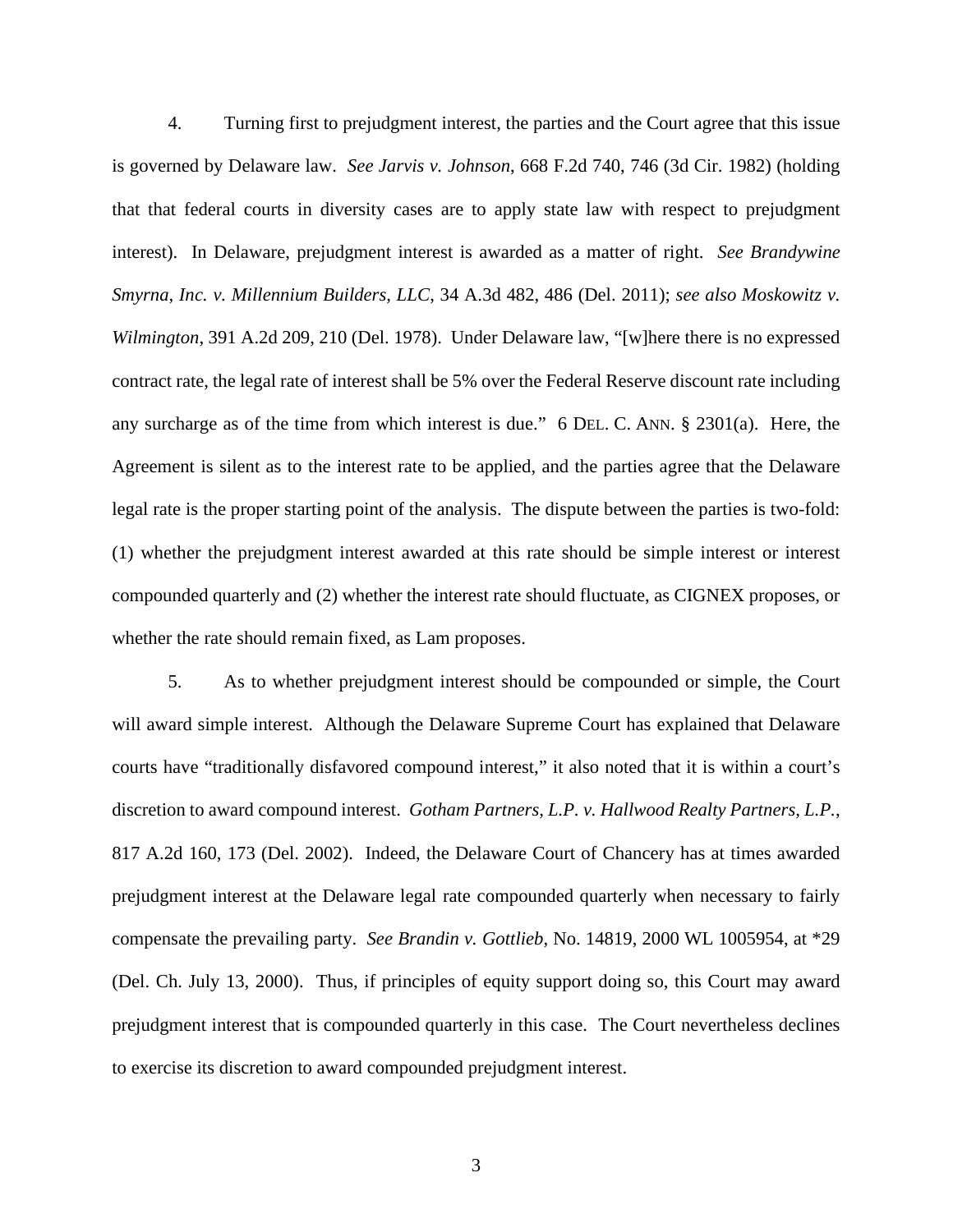6. "Prejudgment interest serves two purposes: first, it compensates the plaintiff for the loss of the use of his or her money; and, second, it forces the defendant to relinquish any benefit that it has received by retaining the plaintiff's money in the interim." *Brandywine Smyrna, Inc. v. Millennium Builders, LLC*, 34 A.3d 482, 486 (Del. 2011). Here, the record is devoid of any evidence as to the impact of CIGNEX's inability to use the money owed by Lam or the extent of the benefit obtained by Lam in retaining that money. CIGNEX merely argues without citation that "the Dow Jones Industrial Average closed at 16,510.19 on September 21, 2015 and at 23,664.64 on May 6, 2020, an increase of 43.33%." (D.I. 137 at 9). CIGNEX offers no argument as to what CIGNEX would have done with the amounts owed by Lam in that time period. And there is no evidence as to what, if anything, Lam did with the money owed to CIGNEX during the same time period. On this record, the Court cannot conclude that compounded interest is necessary to fully compensate CIGNEX as compared to the more conventionally awarded simple interest. *Rexnord Indus., LLC v. RHI Holdings, Inc.*, No. 07C-10-057RRC, 2009 WL 377180, at \*10 (Del. Super. Ct. Feb. 13, 2009) (noting that "simple interest is appropriate for a pure contract claim"). Therefore, prejudgment interest will be awarded at the Delaware legal rate as simple interest.

7. As to whether the rate for prejudgment interest should fluctuate, the parties argue over whether a variable rate is permissible but neither party offers much in the way of helpful authority on this issue. (*Compare* D.I. 134 at 17-18, *with* D.I. 137 at 9-10). The Court declines to use a variable rate, finding that the language of the statute suggests that the rate should be fixed based on the time that the liability for interest begins to run: "the legal rate of interest shall be 5% over the Federal Reserve discount rate including any surcharge as of the time from which interest is due." 6 DEL. C. ANN. § 2301(a). Indeed, a number of Delaware courts have found that the interest rate under § 2301 is fixed. *See, e.g.*, *TranSched Sys. Ltd. v. Versyss Transit Sols., LLC*,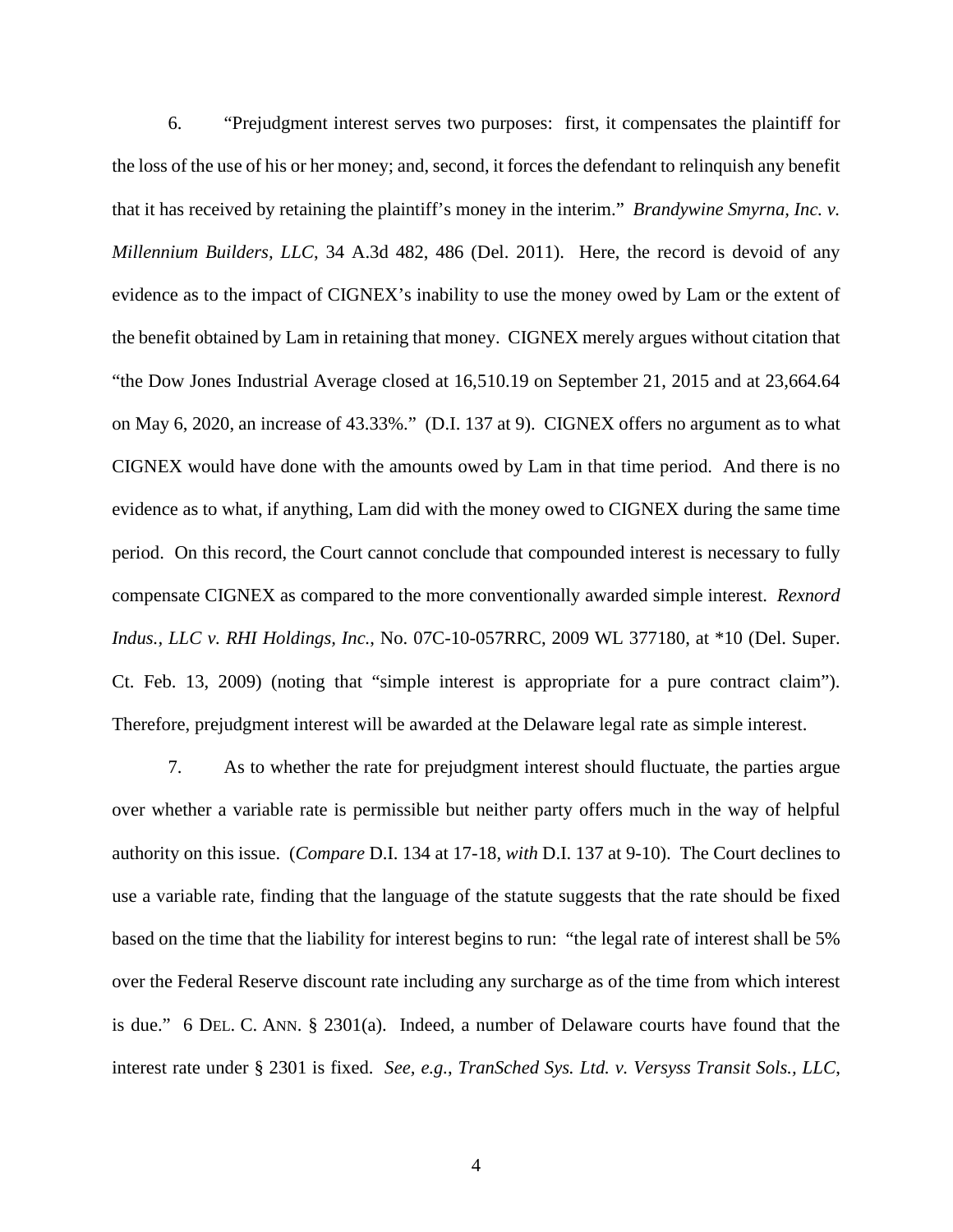No. 07C-08-286WCC, 2012 WL 1415466, at \*6 (Del. Super. Ct. Mar. 29, 2012) ("This interest rate remains fixed."); *Rollins Envtl. Servs., Inc. v. WSMW Indus., Inc.*, 426 A.2d 1363, 1367 (Del. Super. Ct. 1980). CIGNEX offers almost nothing in support of its argument that the prejudgment interest rate should fluctuate here, instead merely asserting that the Court has discretion to award a higher interest rate. Although the Court may have discretion to do so, CIGNEX has offered no reason why doing so is necessary to achieve full and fair compensation here. (*See* D.I. 137 at 9- 10). Thus, the Court will use a fixed rate for prejudgment interest and, because Lam does not dispute that the Delaware legal rate at the time interest begins to accrue is 5.75%, prejudgment interest will be awarded at the Delaware legal rate of 5.75%. By the Court's calculation, this results in a prejudgment interest award of \$60,564.56.<sup>[3](#page-5-0)</sup>

8. Finally, post-judgment interest is mandatory for damages awarded in civil cases in federal district court. *See* 28 U.S.C. § 1961(a) ("Interest shall be allowed on any money judgment in a civil case recovered in a district court."). The parties focus on the Delaware rate on the issue of post-judgment interest. This case, however, is in federal court based on diversity jurisdiction and the judgment entered here is a money judgment recovered in district court. Guided by various Circuit Courts of Appeals that have addressed the issue, the Court believes that post-judgment interest in this case is governed by § 1961. *See, e.g.*, *Cappiello v. ICD Publications, Inc.*, 720 F.3d 109, 112 (2d Cir. 2013) ("[U]nder § 1961, federal district courts must apply the federal rate of post-judgment interest to judgments rendered in diversity actions."), *cert. denied*, 571 U.S. 1071

<span id="page-5-0"></span><sup>&</sup>lt;sup>3</sup> The calculation is based on summing the simple interest amounts earned each year from 2015 to 2020 for each of the unpaid invoices, using 5.75% as the interest rate. For Invoice No. 21254, the amount of interest for 2015 was prorated to include only September 20, 2015 through the end of the year. For Invoice No. 21475, the amount of interest for 2015 was prorated to include only November 29, 2015 through the end of the year. For both invoices, the amount of interest for 2020 was prorated to include only January 1, 2020 through May 6, 2020, the date on which judgment was entered.